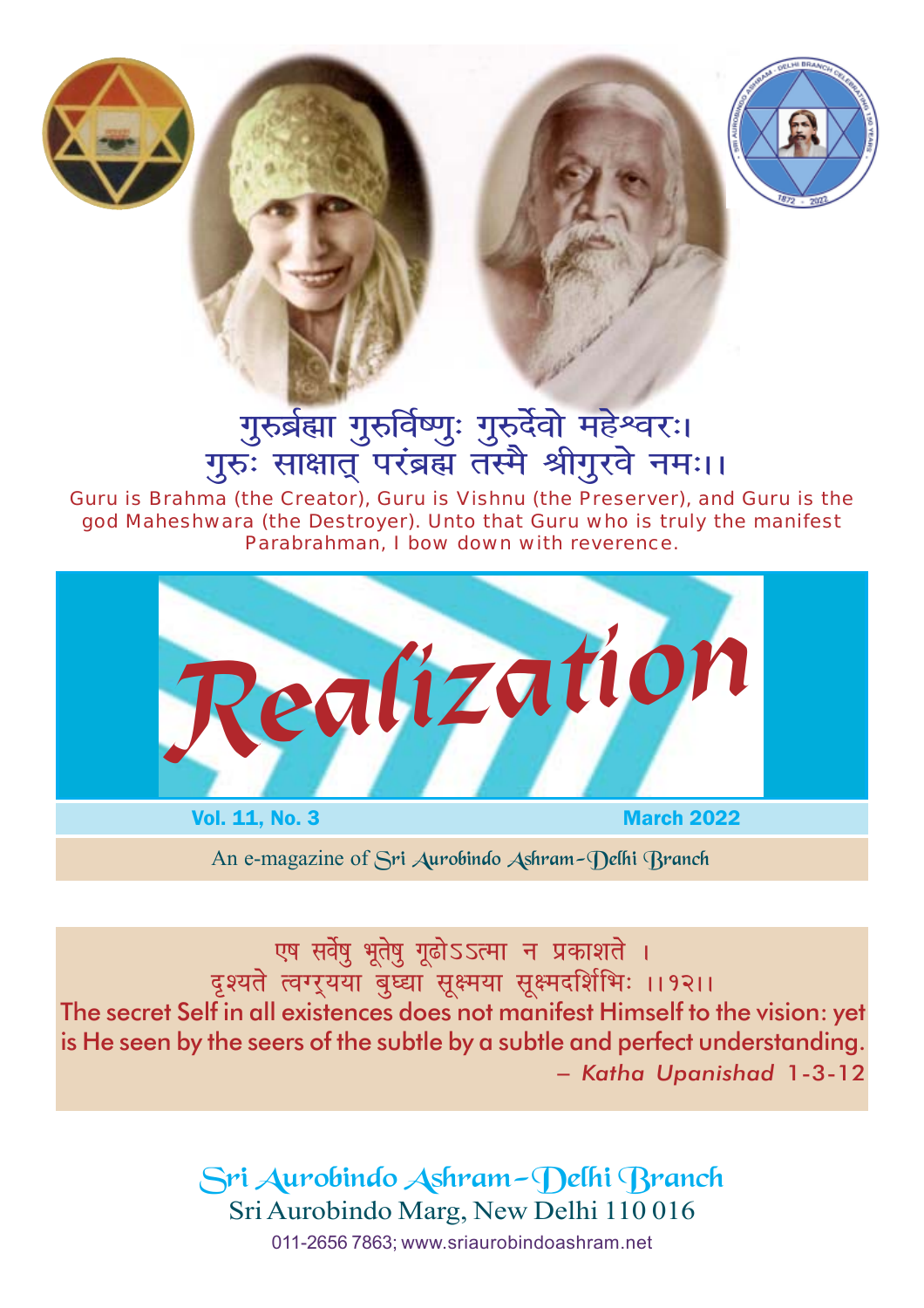## Ongoing & Forthcoming Events March 2022

|                                                                                |                                                                                                                                 | Meditation & Satsang venue: Meditation Hall<br>Monday – Saturday 7 – 7:30 pm<br>Sunday Meditation & Discourses 10:00 - 11:30 am | <b>Collective Meditation</b>                                                                                              |  |
|--------------------------------------------------------------------------------|---------------------------------------------------------------------------------------------------------------------------------|---------------------------------------------------------------------------------------------------------------------------------|---------------------------------------------------------------------------------------------------------------------------|--|
| Mar <sub>06</sub>                                                              | <b>Seeing the Beauty Within</b><br><b>Musical offering</b>                                                                      |                                                                                                                                 | Dr. Anju Khanna<br><b>Ms. Premsheela</b>                                                                                  |  |
| <b>Mar 13</b>                                                                  | <b>Thy Pure Flawless Crystal</b><br><b>Dr. Mithu Pal</b><br>(Based on Mother's Prayers & Meditations, Prayer dated 25 May 1914) |                                                                                                                                 |                                                                                                                           |  |
| <b>Mar 20</b>                                                                  | <b>Musical offering</b><br><b>The Systems of Yoga</b>                                                                           | (Based on Sri Aurobindo's The Synthesis of Yoga, Chapter 4)                                                                     | <b>Dr. Mithu Pal</b><br>Dr. Ramesh Bijlani                                                                                |  |
| <b>Mar 27</b>                                                                  | <b>Musical offering</b><br>To be announced                                                                                      | Sunday Discourses will be recorded and posted on the Ashram's YouTube channel                                                   | <b>Ms. Sumitra Hazra</b>                                                                                                  |  |
| <b>ONLINE CLASSES by Shri Prashant Khanna on FREE CONFERENCE CALL PLATFORM</b> |                                                                                                                                 |                                                                                                                                 |                                                                                                                           |  |
|                                                                                | Thursdays: 03,10,17,24,31<br><b>Saturdays: 05,12,19,26</b>                                                                      | $11:15$ am- $12:15$ pm<br>11:00 am-12 noon                                                                                      | <b>Bhagvad Gita</b><br>To join, please contact Dr. Sonia Gupta (+91 98103 05078)<br><b>Bhagvad Gita</b>                   |  |
|                                                                                |                                                                                                                                 |                                                                                                                                 | Hybrid - Online + Physical (Sri Aurobindo Bhavan, Gurgaon)<br>To join, please contact Sri Satya Prakash (+91 88007 61046) |  |

|          | Thursdays: 03,10,17,24,31     | $11:15$ am-12:15 pm                                         | <b>Bhagvad Gita</b> |  |
|----------|-------------------------------|-------------------------------------------------------------|---------------------|--|
|          |                               | To join, please contact Dr. Sonia Gupta (+91 98103 05078)   |                     |  |
|          | <b>Saturdays: 05,12,19,26</b> | 11:00 am-12 noon                                            | <b>Bhagvad Gita</b> |  |
|          |                               | Hybrid - Online + Physical (Sri Aurobindo Bhavan, Gurgaon)  |                     |  |
|          |                               | To join, please contact Sri Satya Prakash (+91 88007 61046) |                     |  |
| Sundays: | 06,13,20,27                   | 11:15 am-12 noon Sonnets by Sri Aurobindo                   |                     |  |
|          |                               | To join, please contact Sri Satya Prakash (+91 88007 61046) |                     |  |

ADVANCE NOTICE

Online YES (Yoga, Education & Spirituality) .02 Course on Nutrition and Yoga 7 Apirl to 26 May 2022 [Weekly 4 classes: 2 on Nutrition, 2 on Physical Practices] Offered FREE during Sri Aurobindo's 150th Birth Anniversary year For details, contact : Dr. Bijlani (rambijwork@gmail.com); Dr. Aditi Kaul (aditikaul9@gmail.com)

## Ashram Library (Knowledge)

Tuesday to Sunday Timings : 10:00 A.M. – 4:30 P.M. **(Monday closed) Contact : 011 2656 7863**<br>**Contact : 011 2656 7863** 

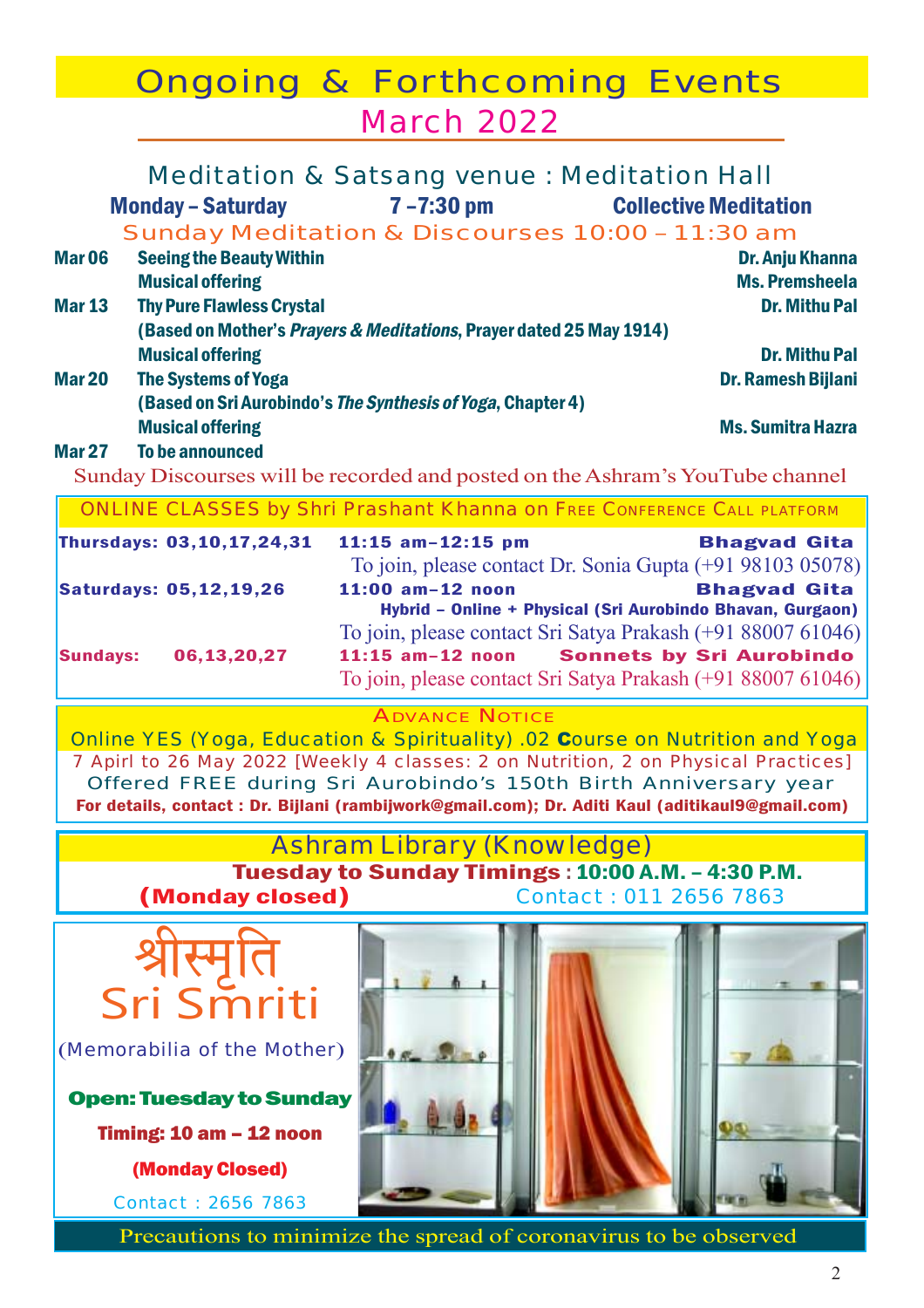|               |              | Sri Aurobindo Ashram-Delhi Branch's SOCIAL MEDIA LINKS  |
|---------------|--------------|---------------------------------------------------------|
| YouTube       |              | https://youtube.com/sriaurobindoashramdelhibranch       |
| Facebook      |              | http://facebook.com/sriaurobindoashramdelhibranch       |
| Instagram     | ÷            | https://www.instagram.com/sriaurobindoashramdelhibranch |
| Twitter       | ÷            | https://twitter.com/saadelhibranch                      |
| Website       | ÷.           | http://sriaurobindoashram.net/                          |
| Micro Website | $\mathbb{R}$ | http://sriaurobindoashram.net/Mirra100/                 |

## Matri Kala Mandir (MKM) CLASSES

Corona Virus (COVID-19) outbreak has forced all Matri Kala Mandir classes in abeyance. Please make a status-check on the Ashram website, www.sriaurobindoashram.net.

The Mother's Integral Health Centre Activities

Phone 88005 52685, <tmihc2000@gmail.com>

## Speciality Clinics – By Appointment Only

| Tue/Fri           | <b>Accupressure</b>     |
|-------------------|-------------------------|
| <b>Mon to Sat</b> | <b>Mind Body Medio</b>  |
| <b>Thursday</b>   | <b>Holistic Dermato</b> |
| <b>Thursday</b>   | <b>Ophthalmology (I</b> |
| <b>Tuesday</b>    | <b>Counselling</b>      |
|                   |                         |

| Tue/Fri           | <b>Accupressure</b>         | Mon-Sat (10:30am-12:30pm) Physiotherapy |                        |
|-------------------|-----------------------------|-----------------------------------------|------------------------|
| <b>Mon to Sat</b> | <b>Mind Body Medicine</b>   | Mon/Wed/Fri                             | <b>Homeopathy</b>      |
| <b>Thursday</b>   | <b>Holistic Dermatology</b> | <b>Tuesday</b>                          | <b>Gynaecology</b>     |
| <b>Thursday</b>   | <b>Ophthalmology (Eye)</b>  | <b>Tuesday</b>                          | <b>Psychiatry</b>      |
| <b>Tuesday</b>    | <b>Counselling</b>          | <b>Wednesday</b>                        | <b>General Surgery</b> |
|                   |                             |                                         |                        |

FREE Virtual Medical Consultation with Dr. Tarun Baveja ON LIFESTYLE, PHYSICAL OR PSYCHOLOGICAL ISSUES

Dr. Baveja, a general physician with over 30 years experience, has been working for The Mother's International School since 1996. For appointment, pl. contact : 88005 52685; <tmihc2000@gmail.com>

#### Physical Practices of Yoga

| Mon/Wed/Fri | $11$ am $-12$ noon | <i>Yogasana</i> class                | <b>Ms. Vidya Mundhra</b> |
|-------------|--------------------|--------------------------------------|--------------------------|
| Tue/Thu/Sat | $4 - 5$ pm         | <i>Yogasana</i> class                | <b>Shri Deepak Jhamb</b> |
| Mon/Wed/Fri | 10 am-12 noon      | <b>Individual sessions</b>           | <b>Shri Deepak Jhamb</b> |
|             |                    | Contact: 88005 52685 (Health Centre) |                          |

#### Ongoing activities venue: ONLY on SKYPE (ID: tmihc2000)

| <b>Monday</b>   | $4:00 - 4:45$ pm | <b>Vivekachoodamani</b>     | <b>Discourse</b>                                                                      | <b>Dr. Tarun Baveja</b> |
|-----------------|------------------|-----------------------------|---------------------------------------------------------------------------------------|-------------------------|
| Tue/Thu         | $4:00 - 4:45$ pm | <b>Aparoksanubhuti</b>      | <b>Discourse</b>                                                                      | <b>Dr. Tarun Baveja</b> |
| Wed/Fri         | $4:00 - 4:45$ pm | <b>Tattva-Bodh</b>          | <b>Discourse</b>                                                                      | <b>Dr. Tarun Baveja</b> |
| <b>Saturday</b> | $4:00 - 4:45$ pm | <b>Bhagvad Gita Sadhana</b> | <b>Discourse</b>                                                                      | <b>Dr. Tarun Baveja</b> |
| <b>Sunday</b>   | $4:00 - 4:45$ pm | <b>Satsang</b>              | <b>Discourse</b>                                                                      | <b>Dr. Tarun Baveja</b> |
|                 |                  |                             | Contact Ms. Swati Kohli: 98739 04420, <swatikohli3@gmail.com></swatikohli3@gmail.com> |                         |

## Important Days in the Ashram

29 March 108th Anniversary of Sri Aurobindo and Mother's first meeting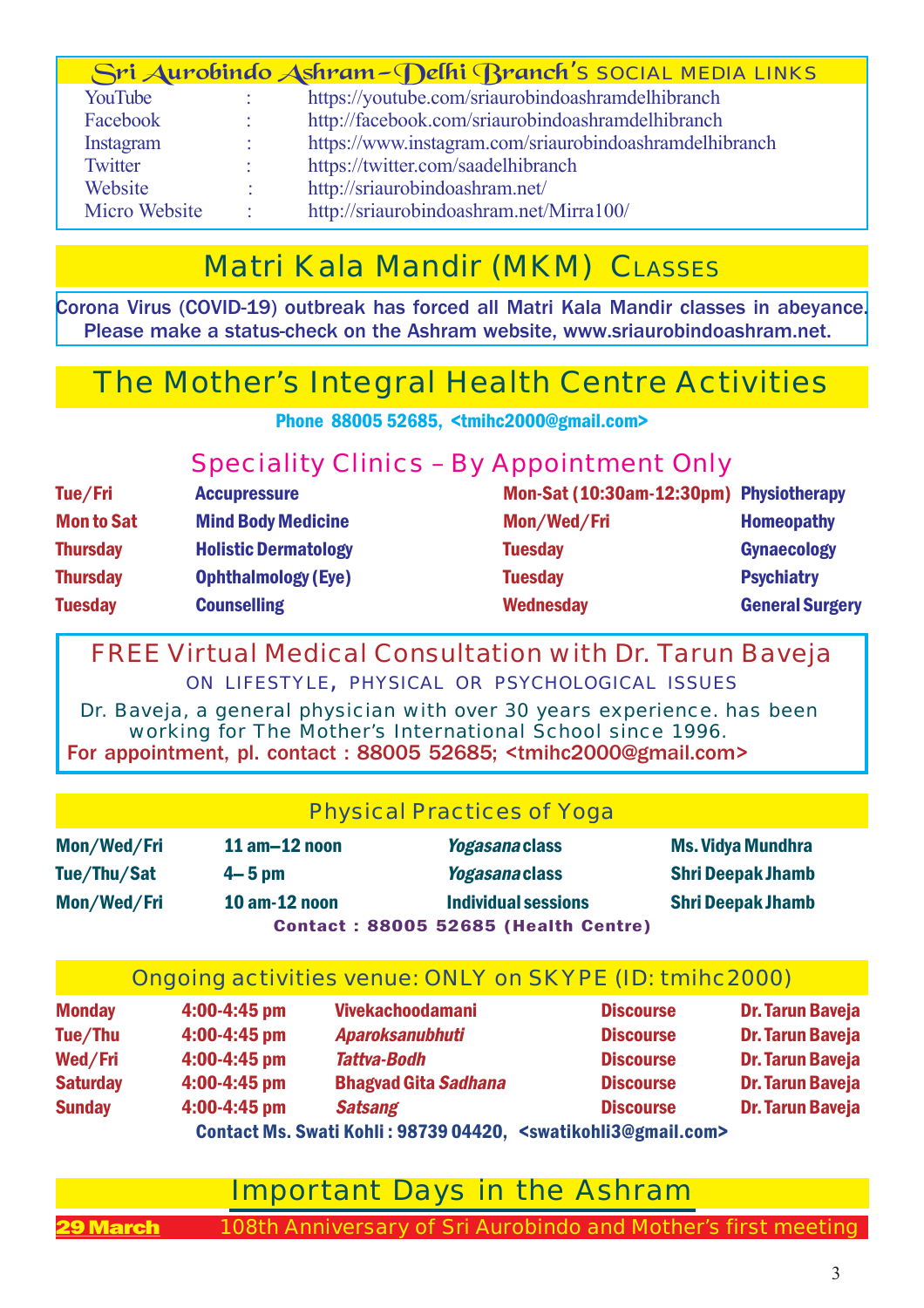#### Maya : the Energy of the Absolute (4)

In the manner of its working, then, Imagination is a carefully executed replica of Avidya; and if other marks of her essential identity with Avidya are needed, they can be found. Both are, for instance, preponderatingly purposeless. The workings of imagination are often totally dissociated, on the material plane at least, from any intelligible purpose and though it is quite possible that the latent part of our consciousness which works below the surface, may have sometimes a purpose of which the superficial part is not aware, yet in the most ordinary workings of Imagination, an absolute purposelessness is surely evident. Certainly, if not purposelessness there is colossal waste. A few hundreds of images were selected from Shakespeare's mind for a definite artistic purpose, but the thousands that never found verbal expression, many of them with as splendid potentialities as those which did materialize in Hamlet and Macbeth seem to have risen & perishedwithout any useful purpose. The same wastefulness is shown by Nature in her works; how many millions of lives does she not shower forth that a few may be selected for the purposes of evolution! Yet when she chooses to work economically and with set purpose, she like Imagination can become a scrupulous miser of effort and show herself possessed of a magical swiftness and sureness in shaping the means to the end. Neither Nature nor Imagination, therefore, can be supposed to be blind, random energies proceeding from an ungoverned force and teleological only by accident. Their operations are obviously guided by an Intelligence as perfectly capable, when it so wills, of purposing, planning, fitting its means to its ends, economising its materials and labour as any intelligent and careful workman in these days of science and method. We need therefore some explanation why this great universal Intelligence should not be, as a careful workman, always, not occasionally, economical of its materials and labour. Is not the truth this that Nature is not universally and in all her works teleological, that purpose is only one minor part of existence more concentrated than most and therefore more intense and triumphant, while for the greater part of her universal operation we must find another explanation than the teleological? or rather [one that] will at once contain and exceed the teleological? If it had only been Shakespeare, Michelangelo, Edison, Beethoven, Napoleon, Schopenhauer, the creators in poetry, art, science, music, life or thought, who possessed imagination, we might then have found an use for their unused imaginations in the greater preparatory richness they gave to the soil from which a few exquisite flowers were to spring. The explanation might not be a good one, little more indeed than a poetical fancy, but it could have passed for want of a better. But every human being possesses the divine faculty, more or less developed; every mind is a teeming world of imaginations; and indeed, imagination for imagination the opium-smoker's is more vivid, fertile and gorgeous than Shakespeare's. Yet hardly in one case out of a thousand are these imaginations of use to the world or anything but a practical hindrance or at best a purposeless pastime to the dreamer. Imagination is a fundamental energy of consciousness, and this marvellous, indomitable energy works on without caring whether she is put to use or misuse or no use at all; she exists merely for the sake of delight in her own existence. Here I think we touch bottom. Imagination is outside purpose, sometimes above, sometimes below it, sometimes united with it, because she is an inherent energy not of some great teleological Master-Workman, but of Ananda, the Bliss of existence or Will to live, and beyond this delight in exist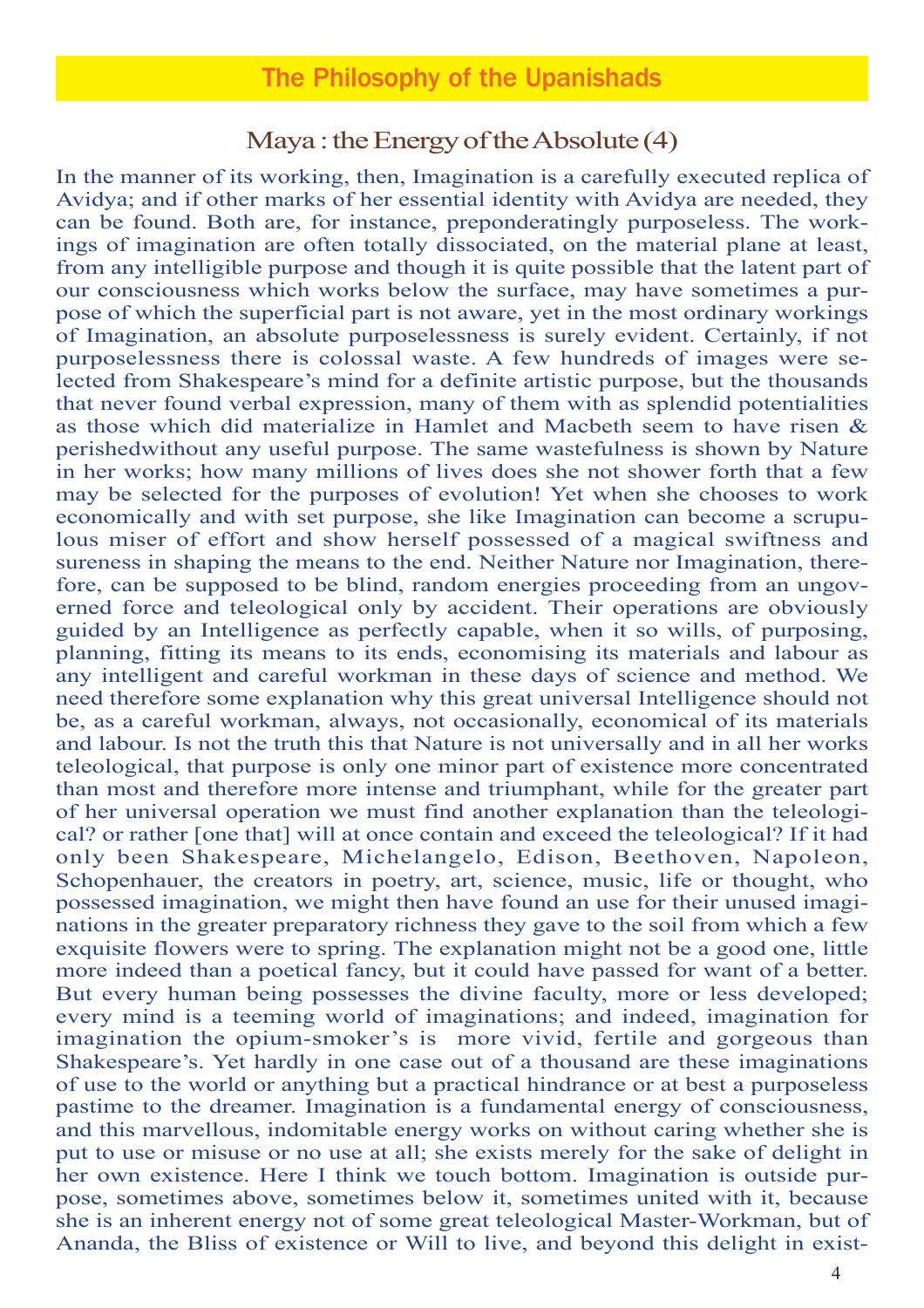ence she has no reason for being. In the same way Maya, the infinite creative energy which peoples the phenomenal Universe, is really some force inherent in the infinite Will to be; and it is for this reason that her operations seem so wasteful from the standpoint of utilitarian economy; for she cares nothing about utilitarianism or economy and is only obeying her fundamental impulse towards phenomenal existence, consciousness, and the pleasure of conscious existence. So far as she has a purpose, it is this, and all the teleologic element in Nature has simply this end, to find more perfect surroundings or more exquisite means or wider opportunities or a grander gust and scope for the pleasure of conscious phenomenal existence. Yet the deepest bliss is after all that which she left and to which she will return, not the broken and pain-bounded bliss of finite life, but the perfect and infinite Bliss of transcendent undivided and illimitable consciousness. She seeks for a while to find perfect bliss by finite means and in finite things, the heaven of the socialist or anarchist, the heaven of the artist, the heaven of knowledge, the heaven of thought, or a heaven in some other world; but one day she realises that great truth, "The Kingdom of Heaven is within you," and to that after all she returns. *This* is Maya.

One metaphysical test remains to be satisfied before we can be sure that Avidya and Vidya, the outcurve and incurve of Maya, go back to something eternally existent in the Absolute and are not created by phenomenal causes. If inherent in the Absolute, Maya must culminate in conceptions that are themselves absolute, infinite and unconditioned. Vidya tapers off into infinity in the conceptions, SAT or Pure Existence, CHIT or Pure Consciousness, ANANDA or Pure Bliss; Avidya rises at her apex into ASAT, Nothingness, ACHETANAM, Non-sentience, NIRANANDAM, Blisslessness or Misery. Nothingness & Nonsentience are certainly absolute conceptions, infinite and unconditioned; but the third term of the negative Trinity gives us pause. Absolute pain, blank infinite unconditioned and unrelieved Misery is a conception which Reason shies at and Consciousness refuses, violently refuses to admit as a possibility. A cypher if you like to make metaphysical calculations with, but by itself sheer nought, nowhere discoverable as existing or capable of existence. Yet if infinite misery could be, it would in the very act of being merge into Nothingness, it would lose its name in the very moment of becoming absolute. As a metaphysical conception we may then admit Absolute Blisslessness as a valid third term of the negative Trinity, not as a real or possible state, for no one of the three is a real or possible state. The unreality comes home to us most in the third term, just as reality comes home to us most in the third term of the positive Trinity, because Bliss and its negative blisslessness appeal to us on the material plane vividly and sensibly; the others touch us more indirectly, on the psychic & causal planes. Yet the Nothingness of nothingness is taught us by Science, and the unreality of nonsentience will become clear when the nature of sentience is better understood.

It will be said that the escape from pleasure as well as pain is after all the common goal of Buddhism & Vedanta. True, escape from limited pleasure which involves pain, escape from pain which is nothing but the limitation of pleasure. Both really seek absolute absence of limitation which is not a negative condition, but a positive, infinity and its unspeakable, unmixed bliss; their escape from individuality does not lead them into nothingness, but into infinite existence, their escape from sensation does not purpose the annihilation of sentience but pure absolute consciousness as its goal. Not ASAD ACHETANAM NIRANANDAM, but SACCHIDANANDAM is the great Reality to which Jivatman rises to envisage, the TAT or sole Thing-in-itself to whom by the force of Vidya he tends ever to return.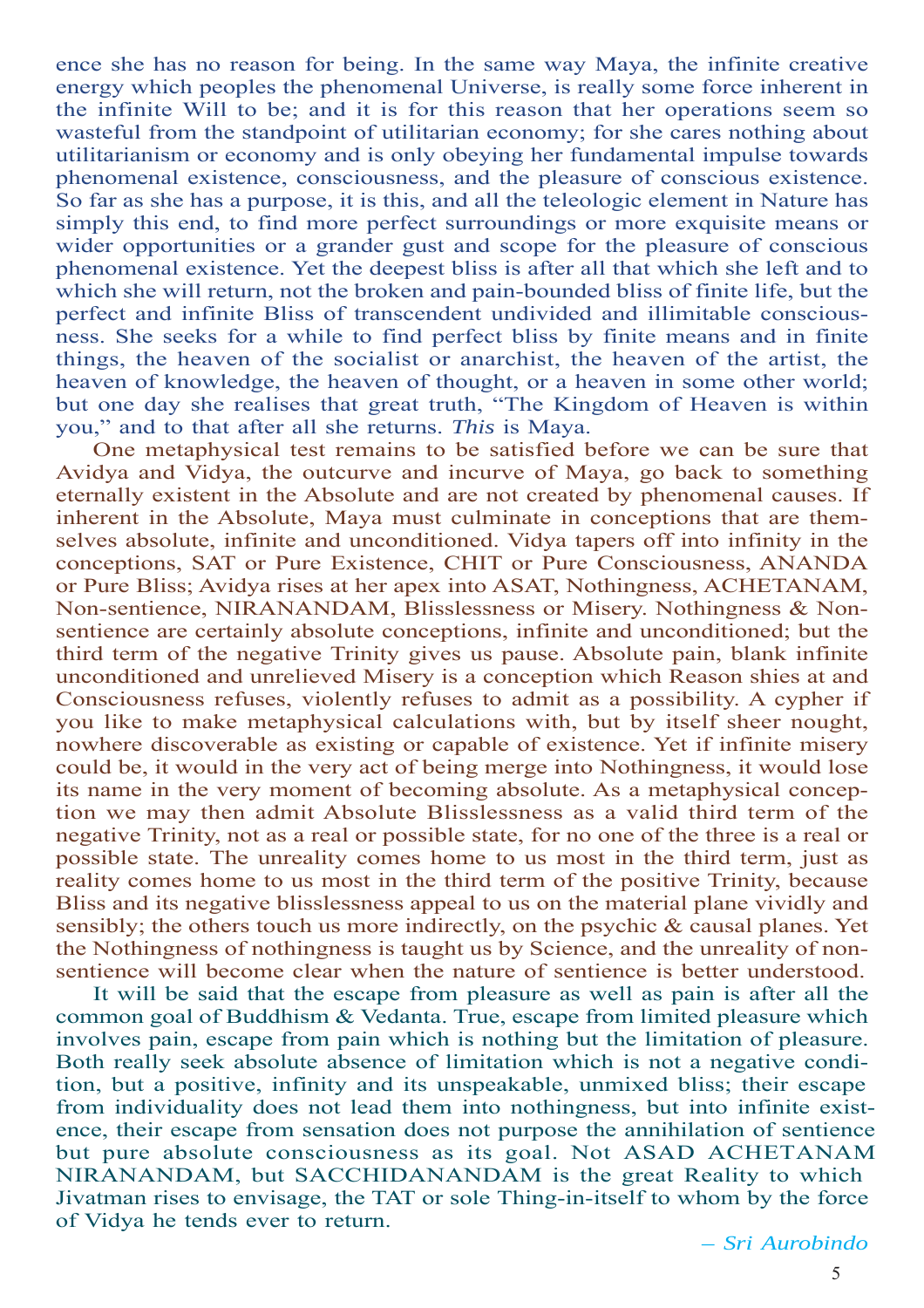## Activities during January 16 – February 15, 2022



#### **BIRTH ANNIVERSARYOF SHRI ANIL JAUHAR. JANUARY 20, 2022**

Shri Anil Jauhar, fondly called Anil ji, was the Chairperson of Sri Aurobindo Ashram-Delhi Branch till he left his body at the age of 84 in 2014. His birth anniversary was observed by distributing tea and snacks at 10.30 am to the workers engaged in gardening, cleaning, repairs, etc. on the Ashram campus.

been associated with the Ashram for a long time and was an Ashramite for some years and had conducted many music workshops for children at multiple venues of the Ashram. As a devotee of Sri Aurobindo and the Mother, he was always keen to

#### **PRAYER MEETING FOR SHRI BARUN PAL, 20 JANUARY 2022**

A prayer meeting was held in the Meditation Hall in the evening of  $20<sup>th</sup>$ January in memory of Shri Barun Kumar Pal, a renowned musician who had



fering a stroke.

The prayer meeting was attended, besides the Ashram community, by his close disciples, whom he treated as a part of his family, in keeping with the Guru-shishya Parampara. In



the prayer meeting, the Ashram orchestra made a musical offering, accompanied by reading of a few relevant passages from *Savitri* by Tara Didi.

#### **REPUBLIC DAY AND KARUNA DIDI'SFIFTH PUNYATITHI, 26 JANUARY 2022**

On 26 January, the Ashram Community watched the Republic Day parade on the television. A special feature in this year's celebrations and the Republic Day Parade was a tableau on Sri Aurobindo and his Ashram in Pondicherry and consolidated several facets of his life: as a freedom fighter, writer, philosopher, poet and a spiritual master (Please see picture at the top of next page).

In the afternoon a movie *Parmanu* on TV was watched by the community.

In the evening, Premsheela, one of the favourite disciples of Karuna Didi, made a musical offering in the Meditation Hall, in which she was joined by many others from the Ashram, and Tara Didi read a few relevant passages from Sri Aurobindo's Savitri.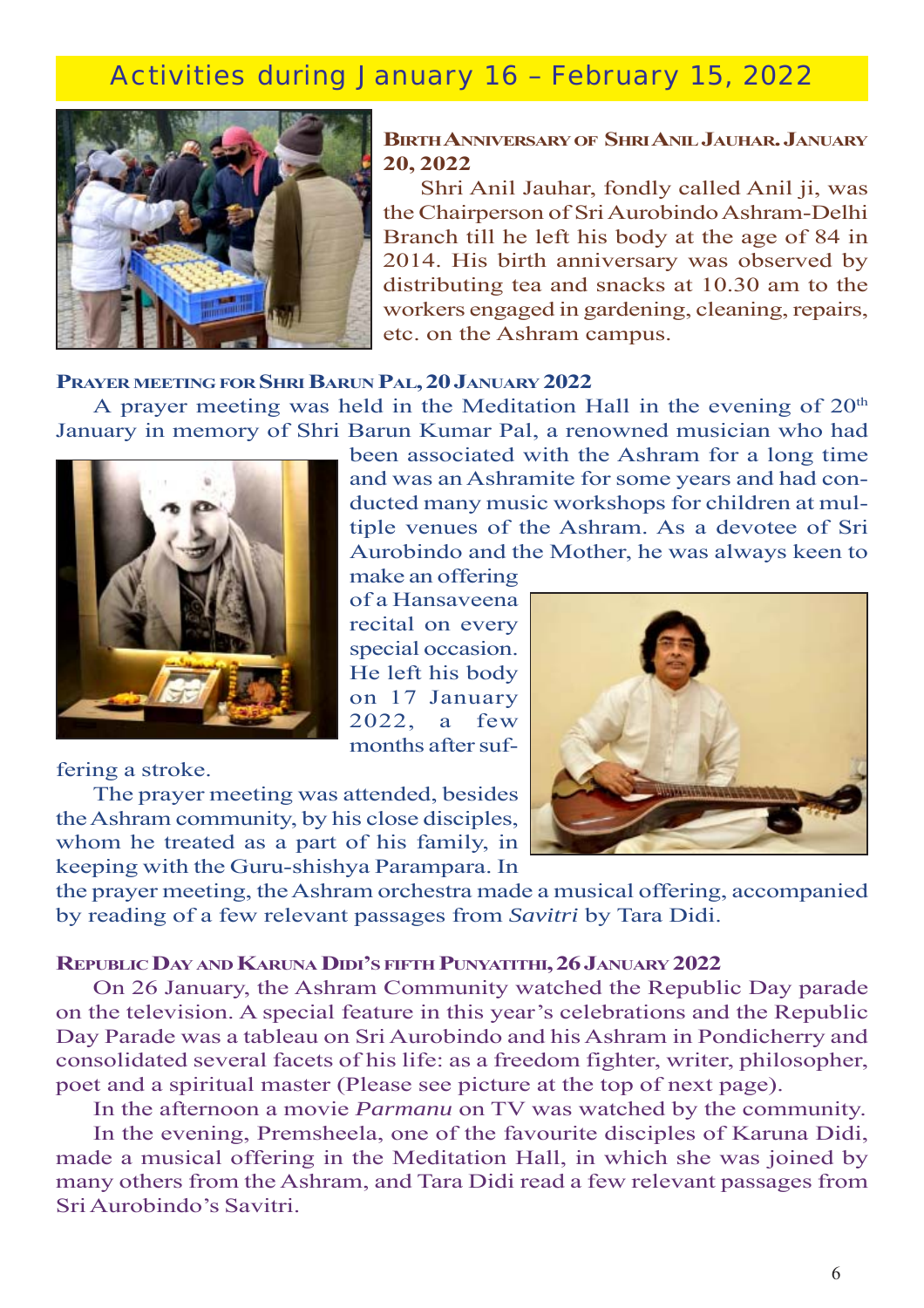

INTEGRAL EDUCATION AND EXPERIENTIAL MATHEMATICS WORKSHOP (ONLINE)

An online 27 hour workshop on 'Integral Education and Experiential Mathematics' was organised by Sri Aurobindo Ashram-Delhi Branch from 7th to 13th February 2022, for 95 teachers from 20 schools from the rural regions of six states, viz. 4 schools from Assam, 1 from Maharashtra, 4 from Odisha, 1 from Telangana, 6 from Uttarakhand and 4 from W. Bengal.

The workshop was inaugurated with chanting and kindling of lamps of aspiration by Dr. Ramesh Bijlani at Mirambika. He gave an introduction to the four aspects of Integral Education, viz. Physical, emotional, mental and spiritual, and three principles of true teachings of Sri Aurobindo with





colourful PPT. He further explained it's implementation in teaching and learning of mathematics in simple manner with examples from living stories.

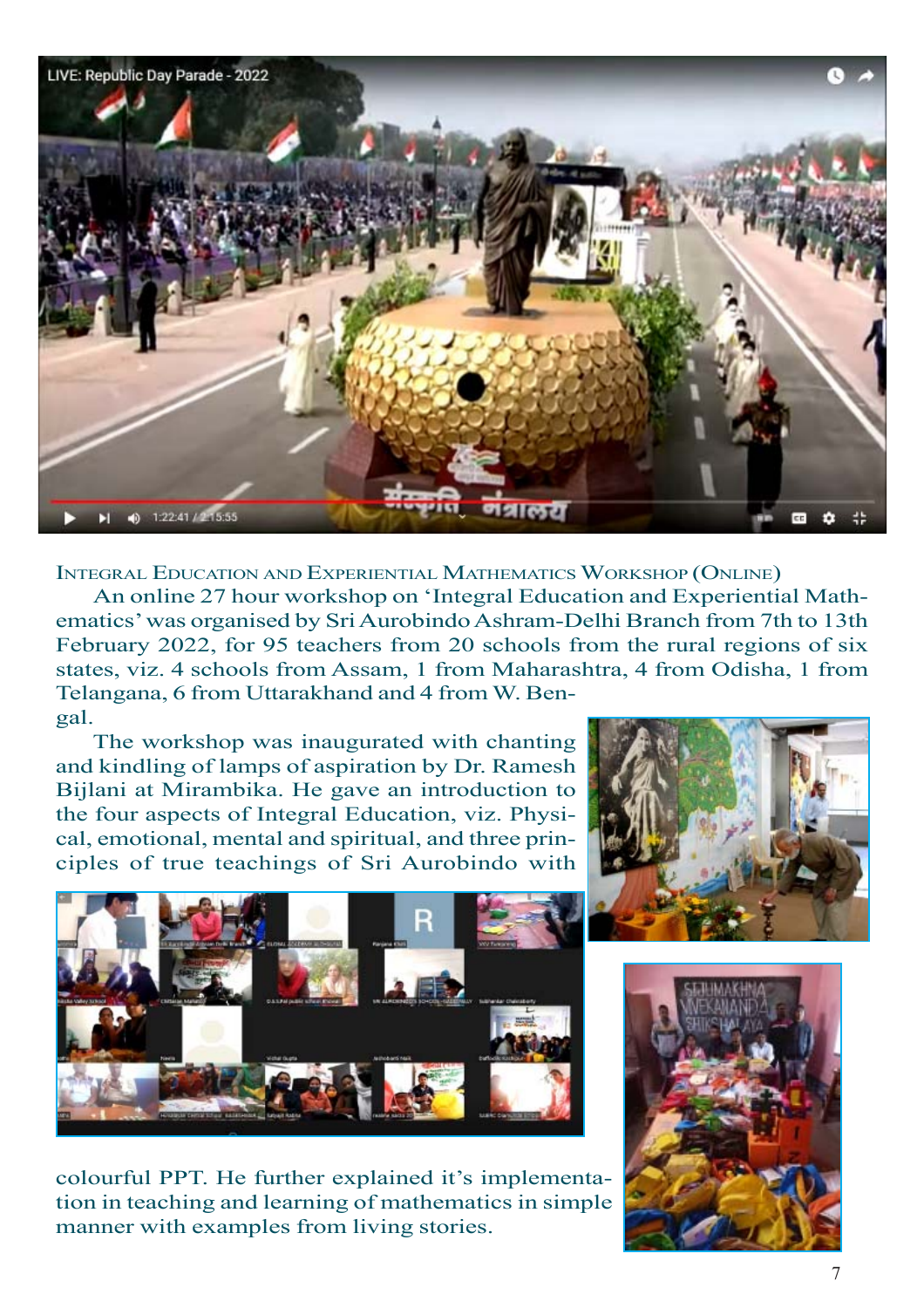Srinath Maharana elaborated on how to build and develop early number sense, early geometry sense, four operations of the number by using the natural collections and math kits like Ganit Mala, judo sticks, judo straw, judo blocks, rangometry, digit cards, aakarparivar, tangrams, and games, etc. How to develop an understanding of fraction, decimal, word problems, etc. was explained by Narayan Meher through a PPT presentation and fraction kit, decimal cards, digit cards, fraction dice, decimal dice, etc. Many games and innovative methods were elaborated upon for building a firm foundation and skill for mathematics in primary classes.

Teaching Learning Material (TLM) Kits & books on Mathematics and Integral Education worth INR 35,000/- were sent to each school by the coordinator, Baren Roul, in advance of the workshop.

#### **MR. JAYANTA PAULPASSESAWAY**

Mr. Jayanta Paul left his body rather suddenly on 11th February 2022 at



Kolkata. Jayanta Paul was primarily and diligently involved in the camps for the youth, Adventure as well as National Integration, at Sri Aurobindo Ashram-Delhi Branch's Himalayan Centre at Van Niwas in Nainital since 1998, and in subsequent years at other places such as Kechla in Odisha, as well. He was directly active in many camp activities including keep-fit exercises, rock-climbing, trekking, etc. He also had experience with physiotherapy and could be a big help in things like sprains and cramps. He was a tireless worker and latterly had assumed administrative and accounting duties

as well, besides assisting Shri Nalin Dholakia, Manager of Van Niwas since 1985. His presence will be sorely missed.

#### **ANNIVERSARYOFTHE ASHRAM FOUNDATION DAY, 12 FEBRUARY 2022**

On the sixty-fifth anniversary of the Foundation Day of Sri Aurobindo Ashram-Delhi Branch, the day started with an invocation for the divine Presence. Later in the day a *havan* was conducted at the Samadhi of the founder, Shri Surendra



Nath Jauhar, fondly called Chacha ji. At the end of the havan, a book titled *Wellness: Wisdom of Sanatana Dharma* by Dr. Tarun Baveja was released by Tara Didi.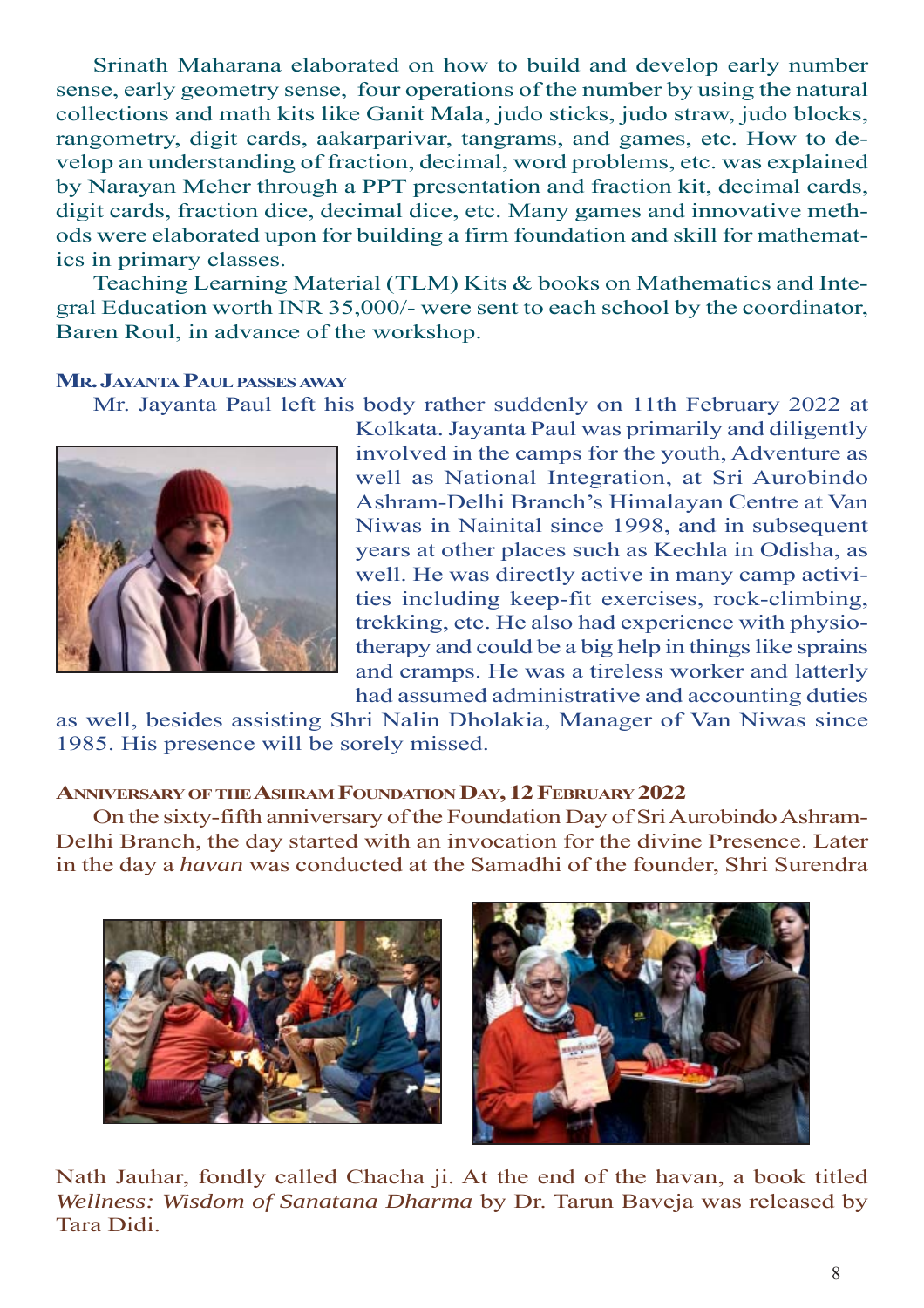

In the evening a special function was organized to formally receive from the Ministry of Culture, the tableau on Sri Aurobindo which was a part of the Repub-

lic Day Parade. The function started with several minutes of silent meditation with the Mother's music creating a celestial atmosphere. Subsequently, the dignitaries including Shri Govind Mohan, Secretary, Ministry of Culture; Shri Ram Bahadur Rai, President, Indira Gandhi National Centre of the Arts (IGNCA); Prof. R.C. Gaur, Dean, IGNCA;







with chanting of Sri Aurobindo's Gayatri Mantra in the background. Shri Govind Mohan formally handed over the Republic Day tableau to Sri Aurobindo Ashram – Delhi Branch, and addressed the audience. Shri Ram Bahadur Rai in addition to addressing the audience also felicitated Tara Didi on the Padma Shri conferred upon her recently by the Government



Jayanthy Ramachandran.

Recording of the function is available on the Ashram's YouTube channel. The link is: https://www.youtube.com/watch?v=kwZKPi4oRVQ

of India. On behalf of the Ashram, Dr. Ramesh Bijlani addressed the audience. Then Tara Didi recited in her powerful voice Sri Aurobindo's English rendering of Bankim Chandra Chatterjee's Bande Mataram, which was followed by an energetic musical rendition of the original Bande Mataram by the Ashram Choir led by Premsheela. The function ended with a vote of thanks by Dr.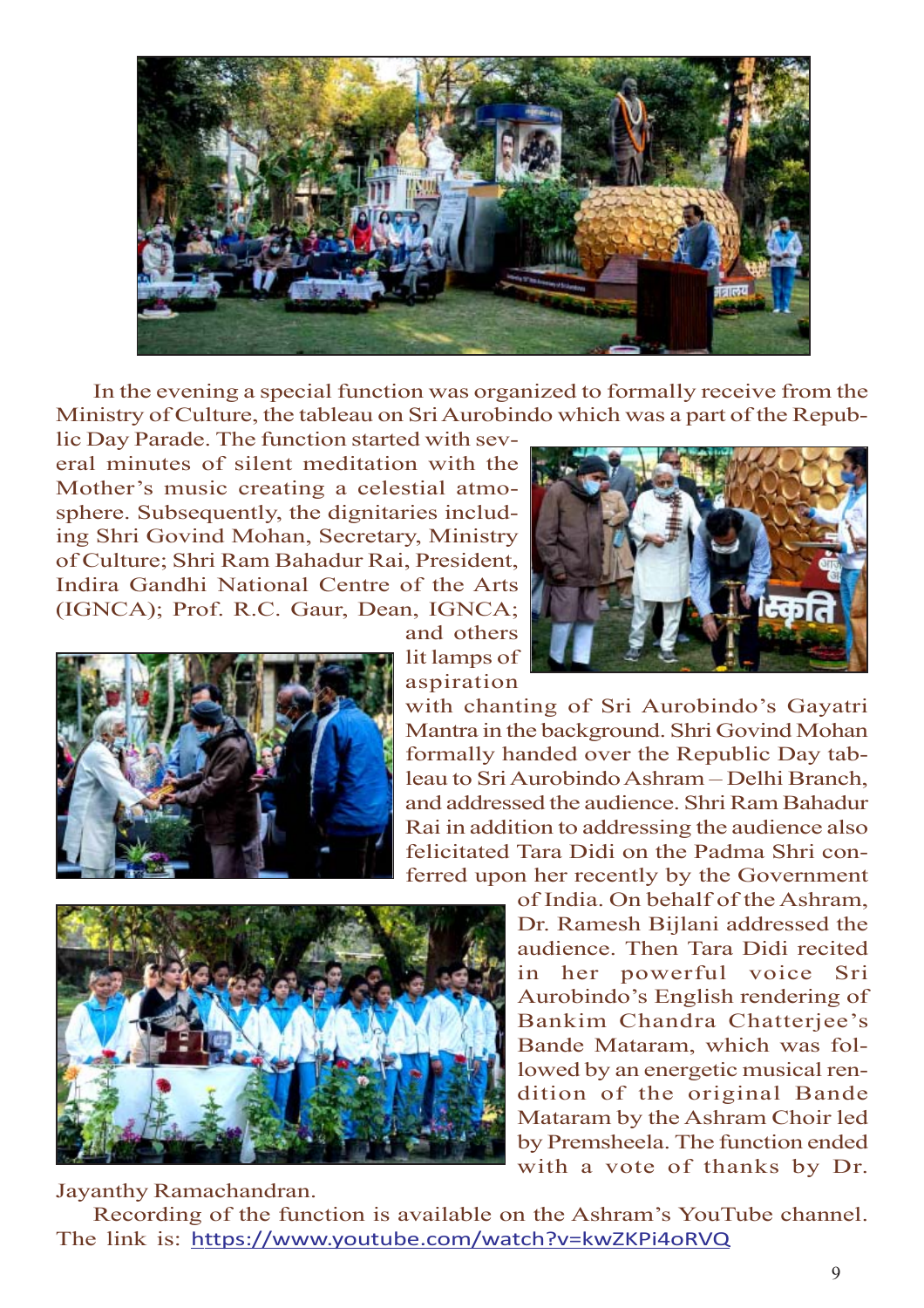#### **NEW YOUTUBE POSTINGS** : 16 January to 15 February 2022

*Ishopanishad* || Devi Karunamayee *Kaahere Ban Khojana Jayi* || Devi Karunamayee Thy Love by Mithu Pal

 (Talk based on the Mother's Prayer of 22 May 1914) *Ya Kundendu (Saraswati Vandana)*|| Devi Karunamayee The Anthem of Integral Love by Mithu Pal

 (Talk based on the Mother's Prayer of 24 May 1914) *Savitri* by Sri Aurobindo : Book II Canto I Part I जीवन विज्ञान (Science of Living) ।। अनुराधा अग्रवाल *He Chiro Diner Soorjo* || Devi Karunamayee The Golden Light

(Film on Aims & Teachings of Sri Aurobindo)

#### **Title** Link

https://www.youtube.com/watch?v=ICCCqNMayWo https://www.youtube.com/watch?v=V3ro5GOjPhc https://www.youtube.com/watch?v=xFrW8gKe4JI

https://www.youtube.com/watch?v=o196NBQWqXw https://www.youtube.com/watch?v=v94a7O4fOV0

https://www.youtube.com/watch?v=PXi-FKwKC\_I https://www.youtube.com/watch?v=S6OQPmijRLw https://www.youtube.com/watch?v=inff83-T7DI https://www.youtube.com/watch?v=O7MUYPkO74I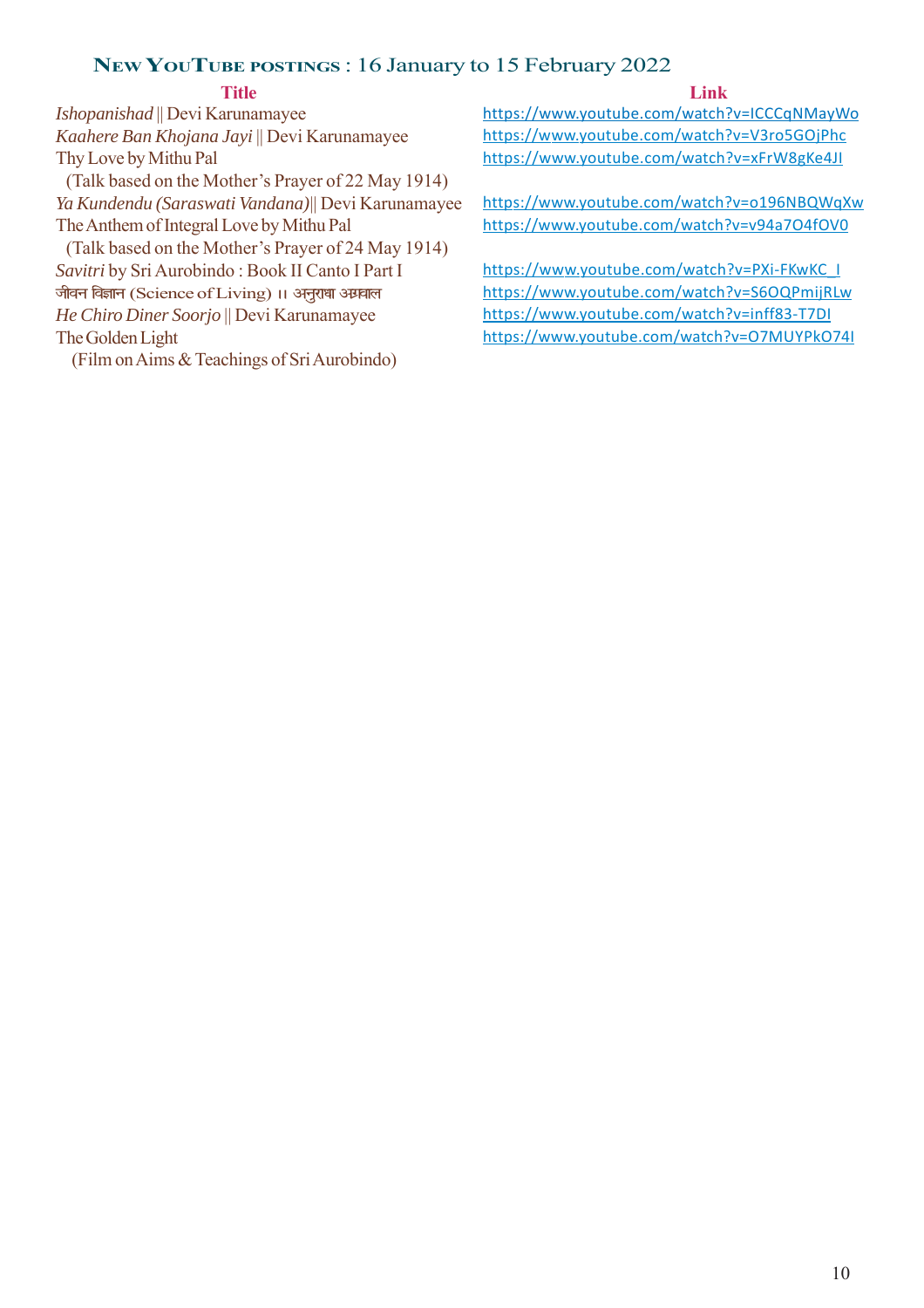## Ashram Community on 12 February 2022



Ashram Community



Ashramites



Aspirants, Volunteers with mentors Teacher Trainess with mentors





Vocational Trainees with mentors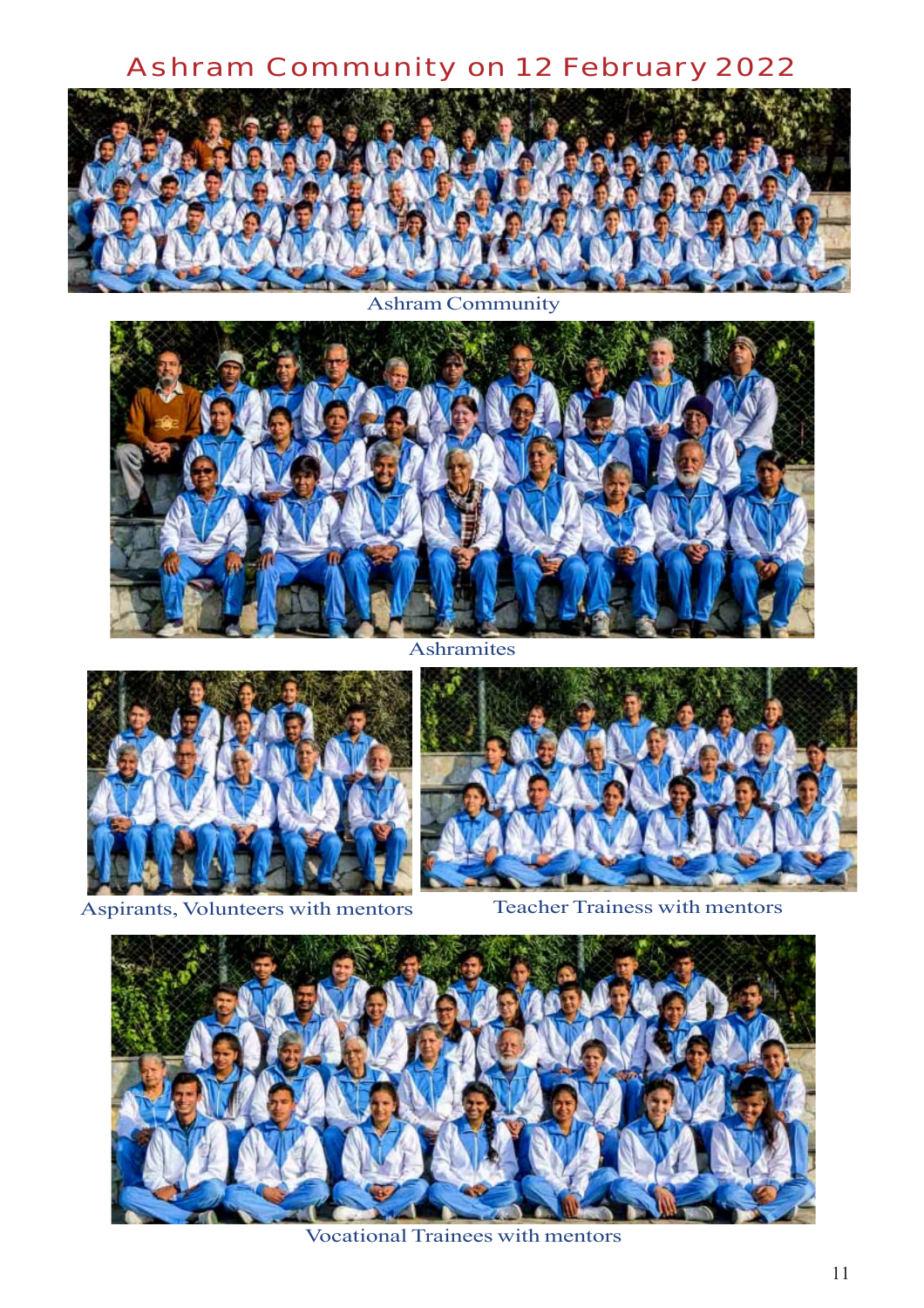### SRI AUROBINDO AND INDIA'S INDEPENDENCE

### THE NEW THOUGHT: THE DOCTRINE OF PASSIVE RESISTANCE (3)

#### **ITS NECESSITY**

We have defined, so far, the occasion and the ultimate object of the passive resistance we preach. It is the only effective means, except actual armed revolt, by which the organized strength of the nation, gathering to a powerful central authority and guided by the principle of self-development and self-help, can wrest the control of our national life from the grip of an alien bureaucracy, and thus, developing into a free popular Government, naturally replace the bureaucracy it extrudes until the process culminates in a self-governed India, liberated from foreign control. The mere effort at self-development, unaided by some kind of resistance, will not materially help us towards our goal. Merely by developing national schools and colleges we shall not induce or force the bureaucracy to give up to us the control of education. Merely by attempting to expand some of our trades and industries, we shall not drive out the British exploiter or take from the British Government its sovereign power of regulating, checking or killing the growth of Swadeshi industries by the imposition of judicious taxes and duties and other methods always open to the controller of a country's finance and legislation. Still less shall we be able by that harmless means to get for ourselves the control of taxation and expenditure. Nor shall we, merely by establishing our own arbitration courts, oblige the alien control to give up the elaborate and lucrative system of civil and criminal judicature which at once emasculates the nation and makes it pay heavily for its own emasculation. In none of these matters is the bureaucracy likely to budge an inch from its secure position unless it is forcibly persuaded. The control of the young mind in its most impressionable period is of vital importance to the continuance of the hypnotic spell by which alone the foreign domination manages to subsist; the exploitation of the country is the chief reason for its existence; the control of the judiciary is one of its chief instruments of repression. None of these things can it yield up without bringing itself nearer to its doom. It is only by organized national resistance, passive or aggressive, that we can make our self-development effectual. For if the self-help movement only succeeds in bringing about some modification of educational methods, some readjustment of the balance of trade, some alleviation of the curse of litigation, then, whatever else it may have succeeded in doing, it will have failed of its main object. The new school at least have not advocated the policy of self-development merely out of a disinterested ardour for moral improvement or under the spur of an inoffensive philanthropic patriotism. This attitude they leave to saints and philosophers,—saints like the editor of the *Indian Mirror* or philosophers like the ardent Indian Liberals who sit at the feet of Mr. John Morley [Secretary of State for India in London]. They for their part speak and write frankly as politicians aiming at a definite and urgent political object by a way which shall be reasonably rapid and yet permanent in its results. We may have our own educational theories; but we advocate national education not as an educational experiment or to subserve any theory, but as the only way to secure truly national and patriotic control and discipline for the mind of the country in its malleable youth. We desire industrial expan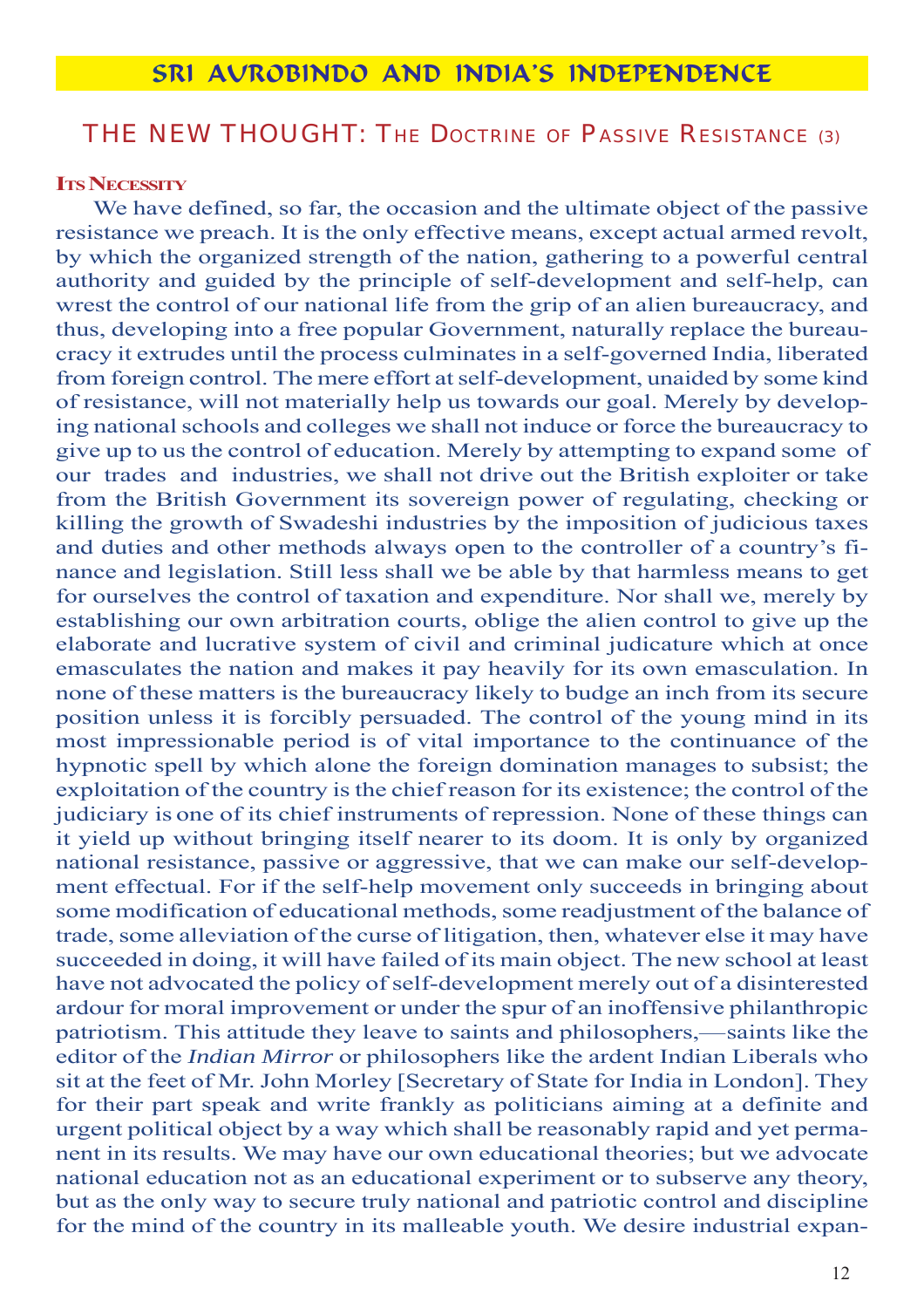sion, but Swadeshi without boycott, – non-political Swadeshi, Lord Minto's [Viceroy] "honest" Swadeshi — has no attractions for us, since we know that it can bring no safe and permanent national gain; that can only be secured by the industrial and fiscal independence of the Indian nation. Our immediate problem as a nation is not how to be intellectual and well-informed or how to be rich and industrious, but how to stave off imminent national death, how to put an end to the white peril, how to assert ourselves and live. It is for this reason that whatever minor differences there may be between different exponents of the new spirit, they are all agreed on the immediate necessity of an organized national resistance to the state of things which is crushing us out of existence as a nation and on the one goal of that resistance, — freedom.

Organized national resistance to existing conditions, whether directed against the system of government as such or against some particular feature of it, has three courses open to it. It may attempt to make administration under existing conditions impossible by an organized passive resistance. This was the policy initiated by the genius of Parnell when by the plan of campaign he prevented the payment of rents in Ireland and by persistent obstruction hampered the transaction of any but Irish business in Westminster. It may attempt to make administration under existing conditions impossible by an organized aggressive resistance in the shape of an untiring and implacable campaign of assassination and a confused welter of riots, strikes and agrarian risings all over the country. This is the spectacle we have all watched with such eager interest in Russia. We have seen the most absolute autocrat and the most powerful and ruthless bureaucracy in the world still in unimpaired possession of all the most effective means of repression, yet beaten to the knees by the determined resistance of an unarmed nation. It has mistakenly been said that the summoning of the Duma was a triumph for passive resistance. But the series of strikes on a gigantic scale which figured so largely in the final stages of the struggle was only one feature of that widespread, desperate and unappeasable anarchy which led to the Last triumph of Russian liberty. Against such an anarchy the mightiest and best-organised Government must necessarily feel helpless; its repression would demand a systematic and prolonged course of massacre on a colossal scale the prospect of which would have paralysed the vigour of the most ruthless and energetic despotism even of mediaeval times. Only by concessions and compromises could such a resistance be overcome. The third course open to an oppressed nation is that of armed revolt, which instead of bringing existing conditions to an end by making their continuance impossible sweeps them bodily out of existence. This is the old time-honoured method which the oppressed or enslaved have always adopted by preference in the past and will always adopt in the future if they see any chance of success; for it is the readiest and swiftest, the most thorough in its results, and demands the least powers of endurance and suffering and the smallest and briefest sacrifices. The choice by a subject nation of the means it will use for vindicating its liberty, is best determined by the circumstances of its servitude. The present circumstances in India seem to point to passive resistance as our most natural and suitable weapon. We would not for a moment be understood to base this conclusion upon any condemnation of other methods as in all circumstances criminal and unjustifiable. It is the common habit of established Governments and especially those which are themselves oppressors, to brand all violent methods in subject peoples and communities as criminal and wicked.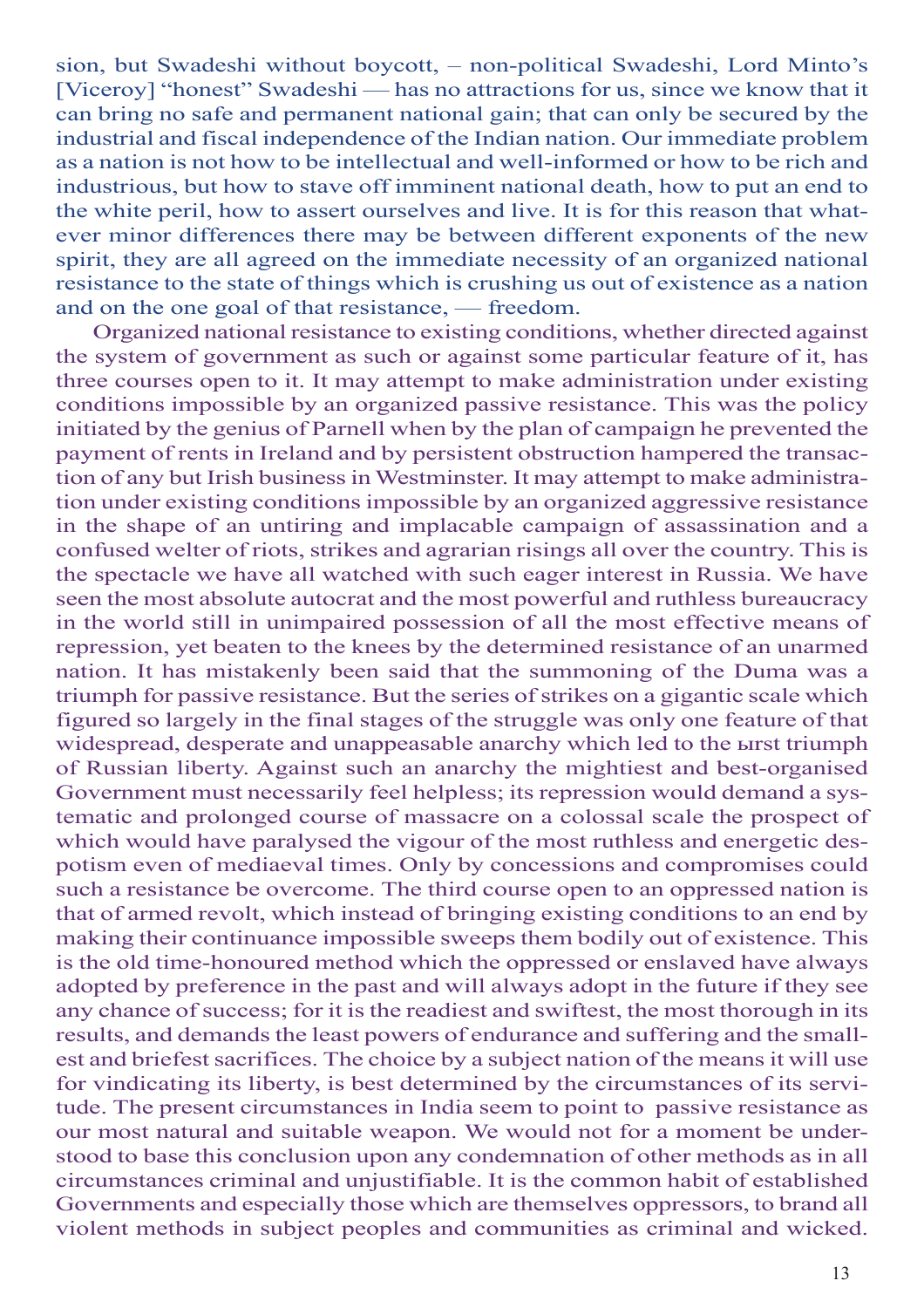When you have disarmed your slaves and legalised the infliction of bonds, stripes and death on any one of them, man, woman or child, who may dare to speak or to act against you, it is natural and convenient to try and lay a moral as well as a legal ban on any attempt to answer violence by violence, the knout by the revolver, the prison by riot or agrarian rising, the gallows by the dynamite bomb. But no nation yet has listened to the cant of the oppressor when itself put to the test, and the general conscience of humanity approves the refusal. Under certain circumstances a civil struggle becomes in reality a battle and the morality of war is different from the morality of peace. To shrink from bloodshed and violence under such circumstances is a weakness deserving as severe a rebuke as Srikrishna addressed to Arjuna when he shrank from the colossal civil slaughter on the field of Kurukshetra. Liberty is the life-breath of a nation; and when the life is attacked, when it is sought to suppress all chance of breathing by violent pressure, any and every means of self- preservation becomes right and justifiable, — just as it is lawful for a man who is being strangled to rid himself of the pressure on his throat by any means in his power. It is the nature of the pressure which determines the nature of the resistance. Where, as in Russia, the denial of liberty is enforced by legalised murder and outrage, or, as in Ireland formerly, by brutal coercion, the answer of violence to violence is justified and inevitable. Where the need for immediate liberty is urgent and it is a present question of national life or death on the instant, revolt is the only course. But where the oppression is legal and subtle in its methods and respects life, liberty and property and there is still breathing time, the circumstances demand that we should make the experiment of a method of resolute but peaceful resistance which while less bold and aggressive than other methods, calls for perhaps as much heroism of a kind and certainly more universal endurance and suffering. In other methods, a daring minority purchase with their blood the freedom of the millions; but for passive resistance it is necessary that all should share in the struggle and the privation.

This peculiar character of passive resistance is one reason why it has found favour with the thinkers of the New party. There are certain moral qualities necessary to self-government which have become atrophied by long disuse in our people and can only be restored either by the healthy air of a free national life in which alone they can permanently thrive or by their vigorous exercise in the intensity of a national struggle for freedom. If by any possibility the nation can start its career of freedom with a fully developed unity and strength, it will certainly have a better chance of immediate greatness hereafter. Passive resistance affords the best possible training for these qualities. Something also is due to our friends, the enemy. We have ourselves made them reactionary and oppressive and deserved the Government we possess. The reason why even a radical opportunist like Mr. Morley refuses us self-government is not that he does not believe in India's fitness for self-government, but that he does not believe in India's determination to be free; on the contrary, the whole experience of the past shows that we have not been in earnest in our demand for self-government. We should put our determination beyond a doubt and thereby give England a chance of redeeming her ancient promises, made when her rule was still precarious and unstable. For the rest, circumstances still favour the case of passive resistance. In spite of occasional Fullerism the bureaucracy has not yet made up its mind to a Russian system of repression. It is true that for India also it is now a question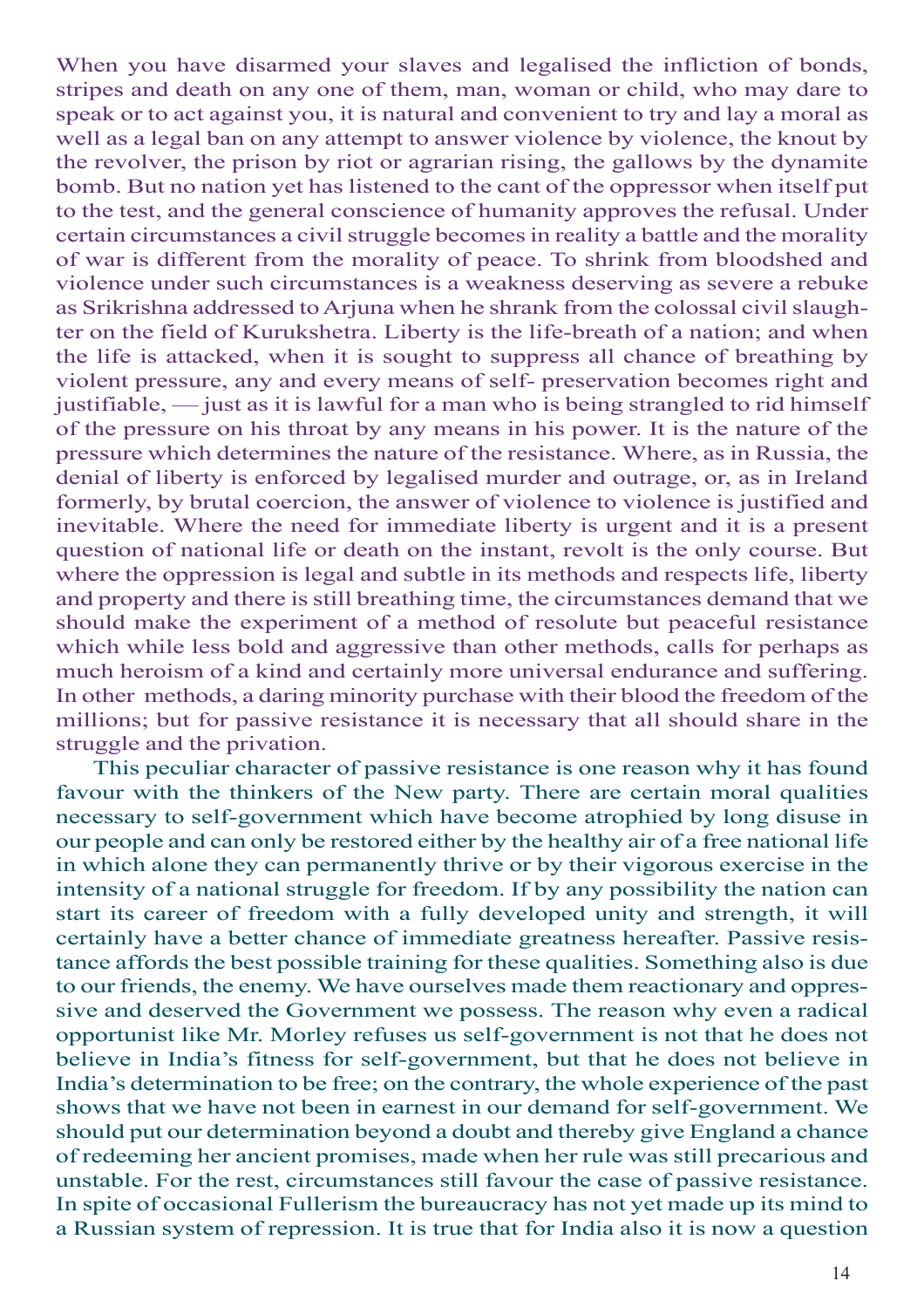of national life or death. Morally and materially she has been brought to the verge of exhaustion and decay by the bureaucratic rule and any farther acquiescence in servitude will result in that death-sleep of centuries from which a nation, if it ever awakes at all, wakes emaciated, feeble and unable to resume its true rank in the list of the peoples. But there is still time to try the effect of an united and unflinching pressure of passive resistance. The resistance, if it is to be of any use, must be united and unflinching. If from any timidity or selfishness or any mistaken ideas of caution and moderation our Moderate patriots succeed in breaking the unity and weakening the force of the resistance, the movement will fail and India will sink into those last depths of degradation when only desperate remedies will be of any utility. The advocates of self-development and defensive resistance are no extremists but are trying to give the country its last chance of escaping the necessity of extremism. Defensive resistance is the sole alternative to that ordeal of sanguinary violence on both sides through which all other countries, not excepting the Moderates' exemplar England, have been compelled to pass, only at last "embracing Liberty over a heap of corpses".

Bande Mataram April 13, 1907 – *Sri Aurobindo*